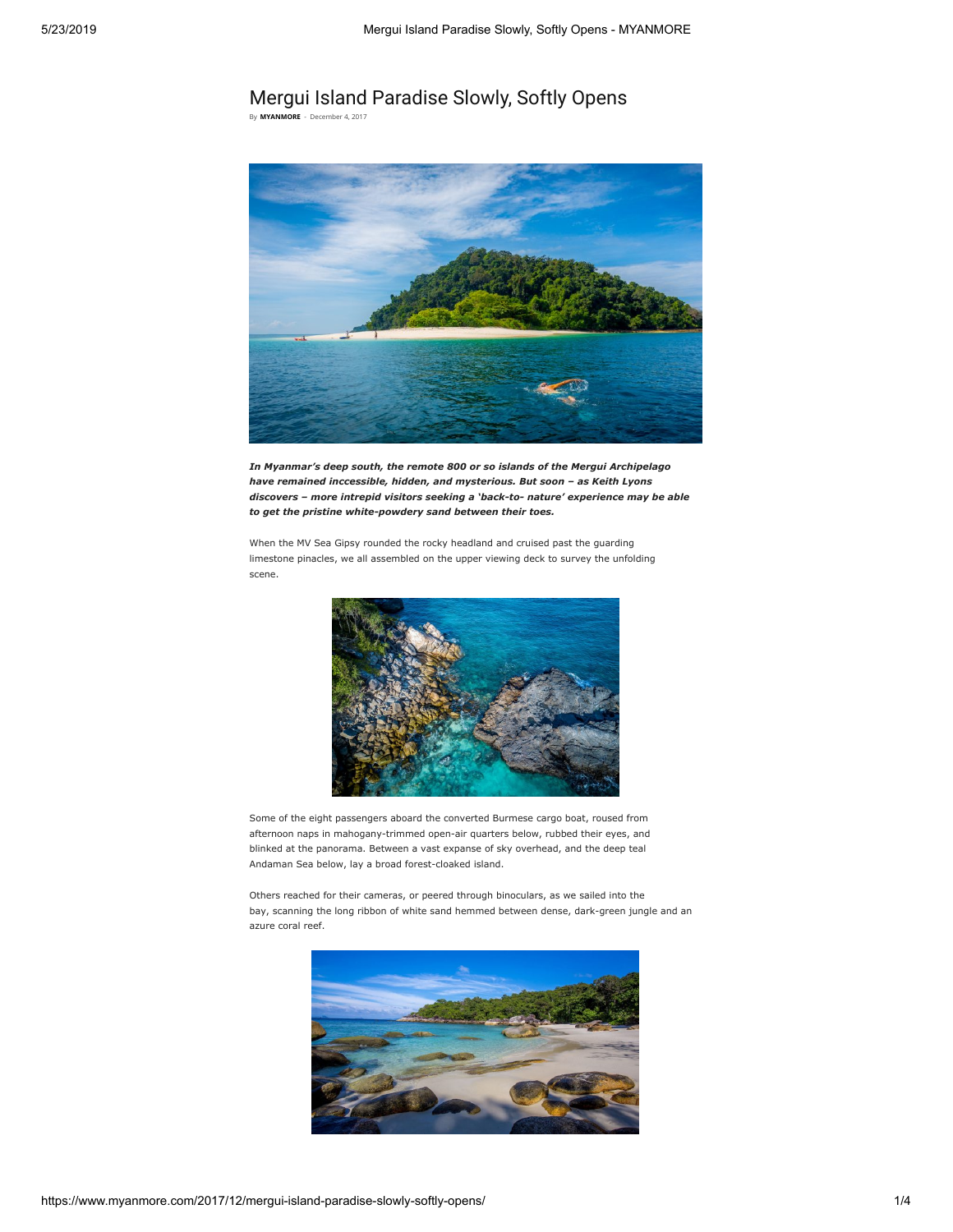A sea eagle soared on the thermals above a promontory. It seemed an auspicous sign. As we transfered to a small runabout to ferry us to dry land, a school of small fish lept out of the water in silvery synchronicity.

The crisp sea breeze – salty sea charged with negative ions and infused with vegetative lushness – was pushing in gentle swells which tumbled and spluttered onto the shore. I clambered ashore, feeling the fine sand beneath my feet. Above the white noise of the waves, I heard [Bjorn Burchard of Moby Dick Tours](http://islandsafarimergui.com/) declare, "Welcome to Boulder Island."

To be honest, I didn't know what to expect. Off-limits to all for half a century, and a challenging (and prohibitively expensive) destination since Myanmar's opening up, the string of islands off the southern coast has been coveted by divers and those seeking respite from the stresses of modern life.

Not only was I going into the great unknown, but I held a deeper question: how would I 'be' in that place. And more importantly: where will I sleep?

I need not have worried. For tucked behind the coastal screw-pine palms were rustic wooden bunglows with thatched roofs and sea views out to a landmark perched boulder. Combining a down-to- earth Myanmar ethic with a Scandinavian design aesethic [Boulder Bay Eco-Resort](http://boulderasia.com/) occupies one of most diverse islands, situated at the outer edge of the Mergui Archipelago. Five hours' cruising from the gateway port of Kawthaung, adjacent to Thailand's Ranong, the island is blessed with fresh water springs, and soon will be self-sufficient with its own solar energy farm, with plans for a permaculture kitchen garden. The resort is 'walking the talk' when it comes to a minimal environmental footprint, so guests arriving on the scheduled twice-weekly trips 'take only photographs and leave only footprints.'



Visitors are among the first to step foot on many beaches in the archipelago, says Burchard, a self-confessed island addict who has been involved in tourism and hospitality in Southeast Asia since he left his native Norway as a 19 year old. "There are some islands that haven't been properly mapped, and some islands don't even have names. This really is quite a special place – much of its charm and appeal lies in its untouched nature."

Having watched the demise of other island destinations in Thailand, he is an advocate for sensitive, small-scale eco-tourism that provides soft adventure activities on land and on water. "Mergui Archipelago is the ultimate 'get-away- from-it- all' destination. I sincerely hope it doesn't turn into another Phuket."



While only a handful of people visit each week, the 135-hectare (half a square mile) Boulder Island hosts an amazing variety of plants and animals, including some IUCNlisted endangered species. Burchard is pushing for Boulder to be the first marine no-take zone in the area. Colonies of branching, plate-like and sponge corals provide a rich habitat for teeming fishlife, including brilliantly-banded surgeonfish, gliding angelfish and the iconic clownfish lurking in sea anemones.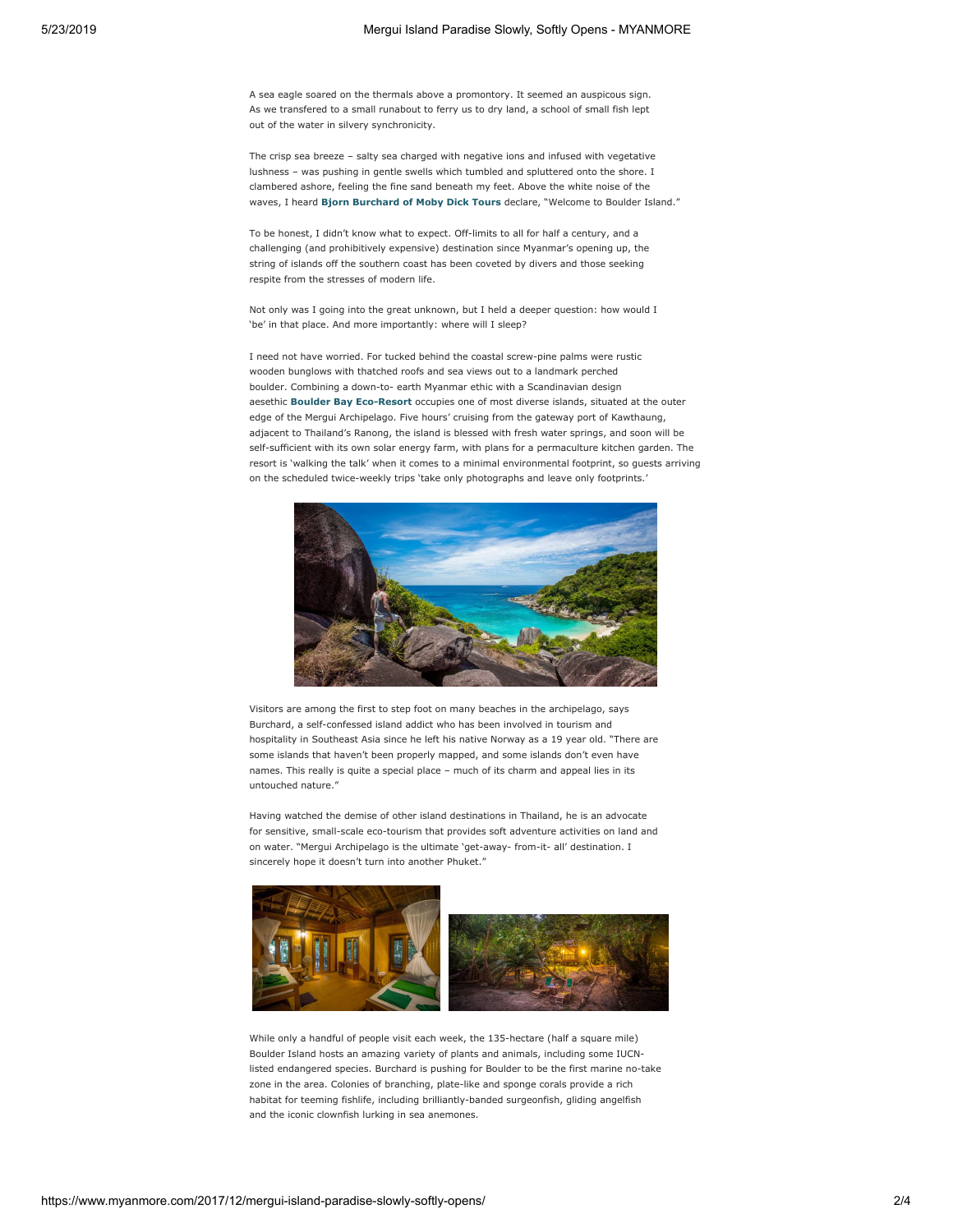But after we snorkel out to a vibrant reef at one of the island's four beaches, a short hike along jungle paths away, Burchard says more than preservation is needed. Circles devoid of coral from dynamite fish and dragging boat anchors are being restored using discarded fishing cages found washed up on beaches, in a trial by **[Project Manaia](http://projectmanaia.at/)**. Fish are already returning to these new habitats where coral is growing again.



Around a communal dining table Burchard and [David Van Driessche](http://davidvandriessche.com/), a Belgium photographer and photographic location scout ([expeditionsinphotography.com\)](http://expeditionsinphotography.com/), share their concern for the indigenous inhabitants whose semi-nomadic sea-faring lifestyle is under threat. Prohibitions prevent the Moken 'sea gypsies' from felling trees to make their traditional wooden boats, says Van Driessche, who leads boat-based tours of the islands. The combination of place and people make the archipelago truly unique, he says. "Where else on this Earth can you find such a place?'"



Where else indeed. I took a kayak out for one last paddle over the crystal-clear waters of the Boulder Bay reef, sitting back to savour the serenity and solitiude of it all, as the sun set on a perfect day in the newfound tropical paradise.

Getting There: Flights from Yangon to the gateway port of Kawthaung, cost around \$US160 one-way.

Getting Around: Scheduled island-hopping excursions allow independent visitors, including solo visitors, to join trips. Resorts provide boat transfers.

Entry: a marine park fee from US\$100 upwards depending on route and length of stay must be paid in fresh, crisp new US dollar bills.



Photo by [David Van Driessche](http://www.davidvandriessche.com/).